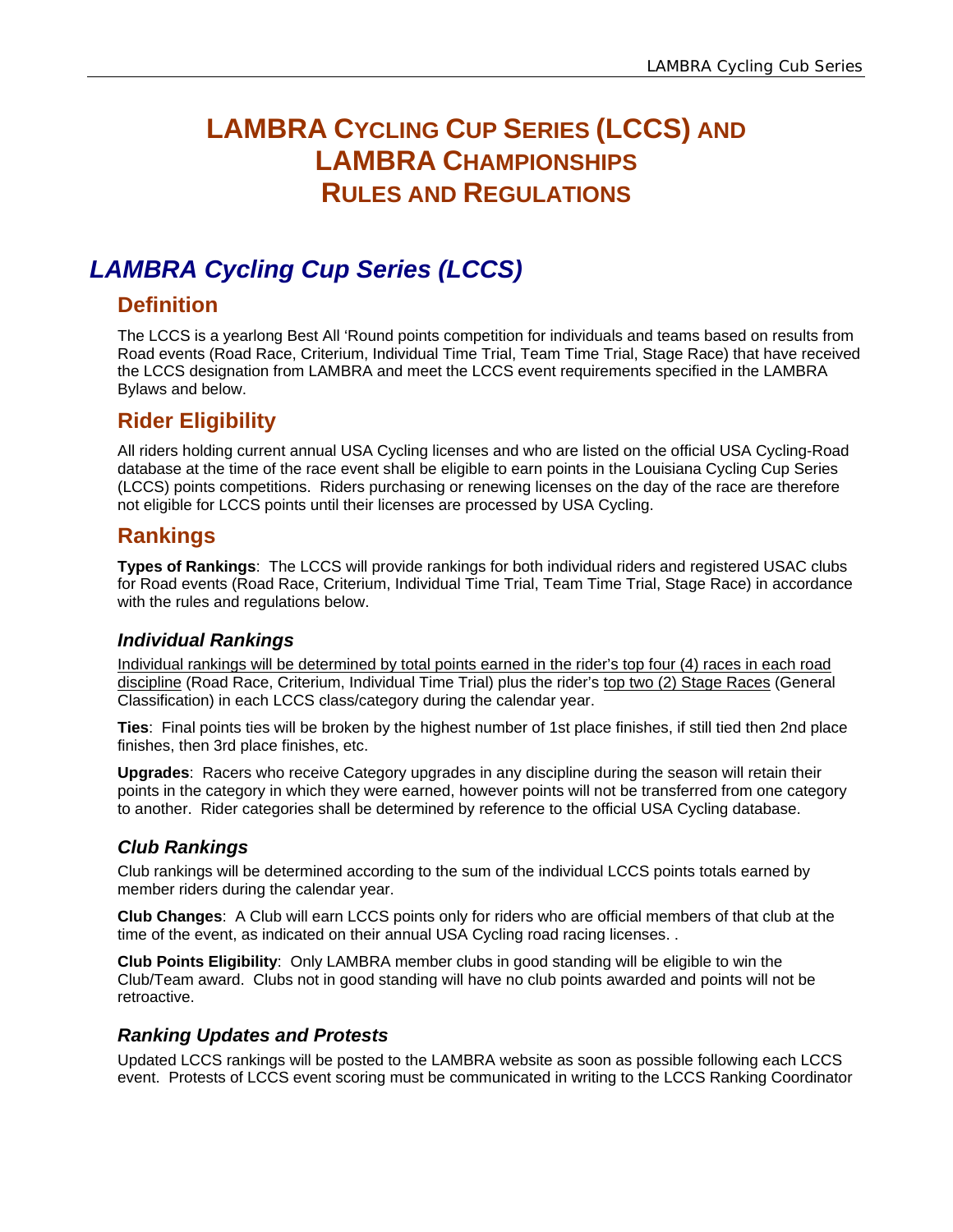within seven days of the official announcement that the LCCS results were updated with results of the event in question and were posted to the LAMBRA website.

### **Recognition System**

The LCCS shall provide a recognition system that rewards the Best All 'Round (BAR) riders and the LAMBRA club with the highest points totals in the LCCS rankings at the end of the calendar year.

- The highest-ranked LAMBRA club will receive the Team LCCS Trophy for the following year.
- LCCS class/category winners are allowed free entry to the following year state championship events.
- The highest-ranked riders from the following LCCS classes/categories shall receive awards as follows:

| <b>LCCS BAR ROAD AWARDS</b> |        |  |  |  |  |
|-----------------------------|--------|--|--|--|--|
| Cat. 1,2                    | Jersey |  |  |  |  |
| Cat. 3                      | Jersey |  |  |  |  |
| Cat. 4                      | Jersey |  |  |  |  |
| Master 40+                  | Jersey |  |  |  |  |
| Master 55+                  | Jersey |  |  |  |  |
| Women Cat. 1-3              | Jersey |  |  |  |  |
| Women Cat. 4                |        |  |  |  |  |
| Junior (Overall)            | Jersey |  |  |  |  |
| Junior 10-14                | Jersev |  |  |  |  |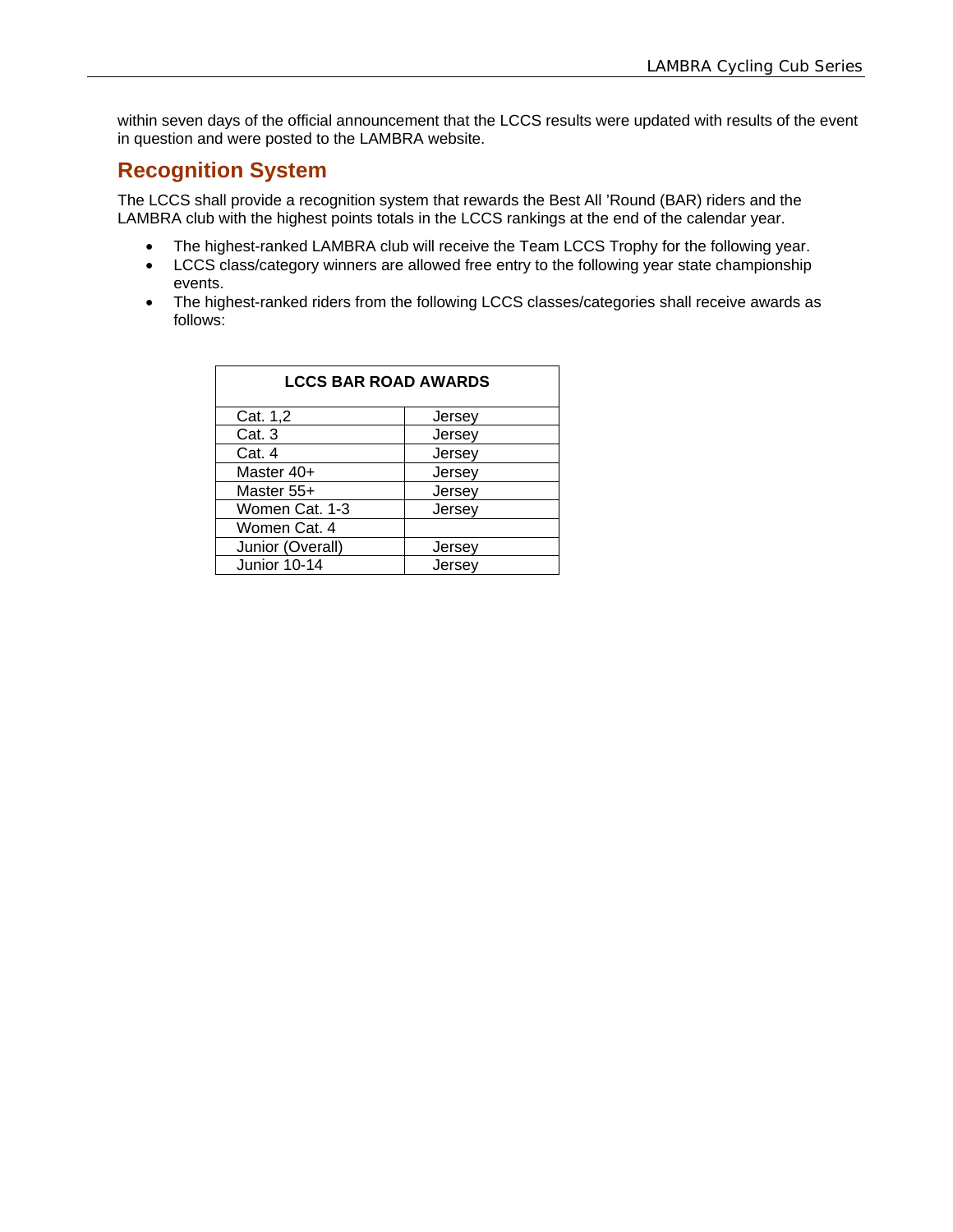# *LCCS Road Events: Rules and Regulations*

## **Classes and Categories**

An annual LCCS points competition shall be conducted for the following Road Race classes and categories. Required classes/categories must be offered and scored at every LCCS race. Optional classes/categories may be run and scored at the promoter's discretion provided they are listed as separate competitions on the event announcement. Other non-LCCS races may be offered, but will not be scored as part of the LCCS points series.

#### *Required*

| Category 1-2 (may be combined with Category 1,2 but                                                                                   | Master 40+                                                                                |
|---------------------------------------------------------------------------------------------------------------------------------------|-------------------------------------------------------------------------------------------|
| shall be scored separately.)                                                                                                          |                                                                                           |
| Category 3                                                                                                                            | Junior                                                                                    |
| Category 4                                                                                                                            | Women Cat. 1-3 (may be combined with Category 4 but shall<br>be scored separately.)       |
| Category 5 (Not scored for individual LCCS, however<br>clubs receive one point for each Cat. 5 member who<br>finishes a Cat. 5 race.) | Women Cat. 4 (May be combined with Women Category 1-3<br>but shall be scored separately.) |

### *Optional*

- Master 55
- Category 5 B (Beginners. Must have less than 5 mass starts)

### **Combined-Category Race Scoring**

Combined-category races are not recommended but may be offered when necessary at the promoters' discretion. In races where LCCS categories/classes are combined and no other races are offered for those categories/classes, points will be awarded on overall placing within each class/category (i.e. the race will typically be re-scored for each class/category as if they raced as an individual race). See Appendix B, LCCS Combined-Category Scoring Examples, for a breakdown of scoring for most combined-category situations.

## **Combined-Category Scoring Table**

See Appendix B.

### **Combining of Road LCCS Classes and Categories at Events**

Promoters may combine races for any mass start event with fewer than 10 participants. However, when races are combined, promoters will score the LCCS classifications separately for the purpose of LCCS points.

## **LCCS Road Points Tables**

### *LCCS Road Points Schedule*

Points shall be awarded according to the table below for LCCS road, track, individual time trial and stage races.

#### Road Race, Criterium, Individual Time Trial, Team Time Trial

This table is used for road races, criteriums, individual time trials and team time trials that are not part of time-based stage races. Races at omnium events in which riders are not required to finish the prior stage in order to race in the next will be scored individually using this table.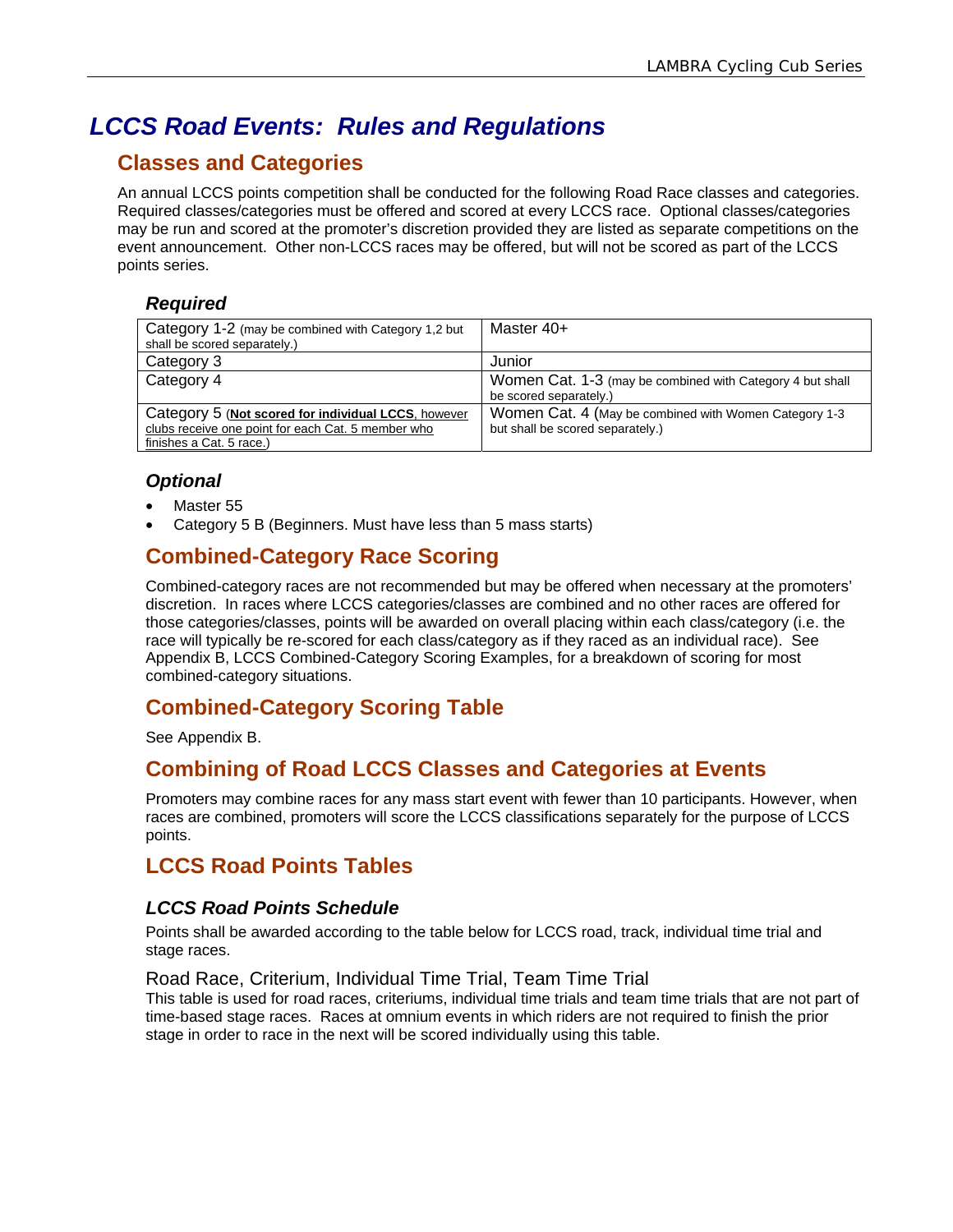|       | <b>FIELD SIZE</b> |                |                |                |                |    |                |                |                |                |                |                |                |                |   |
|-------|-------------------|----------------|----------------|----------------|----------------|----|----------------|----------------|----------------|----------------|----------------|----------------|----------------|----------------|---|
| Place | $15+$             | 14             | 13             | 12             | 11             | 10 | 9              | 8              | 7              | 6              | 5              | 4              | 3              | $\mathbf{2}$   | 1 |
| 1.    | 20                | 17             | 15             | 13             | 11             | 10 | 9              | 8              | $\overline{7}$ | 6              | 5              | 4              | 3              | $\overline{2}$ | 1 |
| 2.    | 17                | 15             | 13             | 11             | 10             | 9  | 8              | 7              | 6              | 5              | 4              | 3              | $\overline{2}$ | 1              |   |
| 3.    | 15                | 13             | 11             | 10             | 9              | 8  | $\overline{7}$ | 6              | 5              | $\overline{4}$ | 3              | $\overline{2}$ | $\overline{A}$ |                |   |
| 4.    | 13                | 11             | 10             | 9              | 8              | 7  | 6              | 5              | $\overline{4}$ | 3              | $\overline{2}$ | $\mathbf{1}$   |                |                |   |
| 5.    | 11                | 10             | 9              | 8              | 7              | 6  | 5              | 4              | 3              | 2              | 4              |                |                |                |   |
| 6.    | 10                | 9              | 8              | $\overline{7}$ | 6              | 5  | 4              | 3              | 2              | $\mathbf 1$    |                |                |                |                |   |
| 7.    | 9                 | 8              | $\overline{7}$ | 6              | 5              | 4  | 3              | $\overline{2}$ | 1              |                |                |                |                |                |   |
| 8.    | 8                 | $\overline{7}$ | 6              | 5              | 4              | 3  | $\overline{2}$ | 1              |                |                |                |                |                |                |   |
| 9.    | $\overline{7}$    | 6              | 5              | 4              | 3              | 2  | $\overline{A}$ |                |                |                |                |                |                |                |   |
| 10.   | 6                 | 5              | $\overline{4}$ | 3              | 2              | 1  |                |                |                |                |                |                |                |                |   |
| 11.   | 5                 | $\overline{4}$ | 3              | $\overline{2}$ | $\overline{A}$ |    |                |                |                |                |                |                |                |                |   |
| 12.   | $\overline{4}$    | 3              | $\overline{2}$ | $\overline{1}$ |                |    |                |                |                |                |                |                |                |                |   |
| 13.   | 3                 | $\overline{2}$ | 1              |                |                |    |                |                |                |                |                |                |                |                |   |
| 14.   | 2                 | 4              |                |                |                |    |                |                |                |                |                |                |                |                |   |
| 15.   | и                 |                |                |                |                |    |                |                |                |                |                |                |                |                |   |

#### Stage Race (GC Placing)

Stage Races on time or points, in which riders are required to finish the prior stage in order race in the next are scored on GC placings only according to the following table.

|       | <b>FIELD SIZE</b> |                |                |                          |                |                |                |                |                |                |                |                |                |                |   |
|-------|-------------------|----------------|----------------|--------------------------|----------------|----------------|----------------|----------------|----------------|----------------|----------------|----------------|----------------|----------------|---|
| Place | 15+               | 14             | 13             | 12                       | 11             | 10             | 9              | 8              | 7              | 6              | 5              | 4              | 3              | $\mathbf{2}$   | 1 |
| 1.    | 65                | 60             | 52             | 46                       | 39             | 35             | 32             | 28             | 25             | 21             | 18             | 14             | 11             | $\overline{7}$ | 4 |
| 2.    | 60                | 52             | 46             | 39                       | 35             | 32             | 28             | 25             | 21             | 18             | 14             | 11             | $\overline{7}$ | $\overline{4}$ |   |
| 3.    | 52                | 46             | 39             | 35                       | 32             | 28             | 25             | 21             | 18             | 14             | 11             | $\overline{7}$ | 4              |                |   |
| 4.    | 46                | 39             | 35             | 32                       | 28             | 25             | 21             | 18             | 14             | 11             | $\overline{7}$ | $\overline{4}$ |                |                |   |
| 5.    | 39                | 35             | 32             | 28                       | 25             | 21             | 18             | 14             | 11             | $\overline{7}$ | 4              |                |                |                |   |
| 6.    | 35                | 32             | 28             | 25                       | 21             | 18             | 14             | 11             | $\overline{7}$ | 4              |                |                |                |                |   |
| 7.    | 32                | 28             | 25             | 21                       | 18             | 14             | 11             | 7              | 4              |                |                |                |                |                |   |
| 8.    | 28                | 25             | 21             | 18                       | 14             | 11             | 7              | $\overline{4}$ |                |                |                |                |                |                |   |
| 9.    | 25                | 21             | 18             | 14                       | 11             | $\overline{7}$ | $\overline{4}$ |                |                |                |                |                |                |                |   |
| 10.   | 21                | 18             | 14             | 11                       | 7              | $\overline{4}$ |                |                |                |                |                |                |                |                |   |
| 11.   | 18                | 14             | 11             | $\overline{\phantom{a}}$ | $\overline{4}$ |                |                |                |                |                |                |                |                |                |   |
| 12.   | 14                | 11             | $\overline{7}$ | 4                        |                |                |                |                |                |                |                |                |                |                |   |
| 13.   | 11                | $\overline{7}$ | $\overline{4}$ |                          |                |                |                |                |                |                |                |                |                |                |   |
| 14.   | $\overline{7}$    | $\overline{4}$ |                |                          |                |                |                |                |                |                |                |                |                |                |   |
| 15.   | 4                 |                |                |                          |                |                |                |                |                |                |                |                |                |                |   |

### **Special LCCS Road Event Rules**

#### *USAC State/District Championships that are also LCCS events*

USAC State/District Championship road race events that correspond to LCCS classes/categories will be awarded the same points listed in the appropriate LCCS Points Schedule. Additional LCCS awards, such as championship omniums, may be designated and announced in advance by LAMBRA as resources permit.

Special rules regarding combining of classes and categories for District Championship races in order to comply with USAC championship guidelines must be approved in advance by the Association and communicated to riders on the official event announcement.

#### *Team Time Trial Championships that are also LCCS events*

All riders on a team must hold current USAC annual road licenses in order for any of them to be eligible for LCCS points. Points will be awarded only for team standings. For teams that include riders who are racing outside of their correct categories (a Cat. 4 rider who is on a Cat. 1/2/3 team), points will be awarded only to those riders racing in their correct categories (the Cat. 4 rider would not receive points).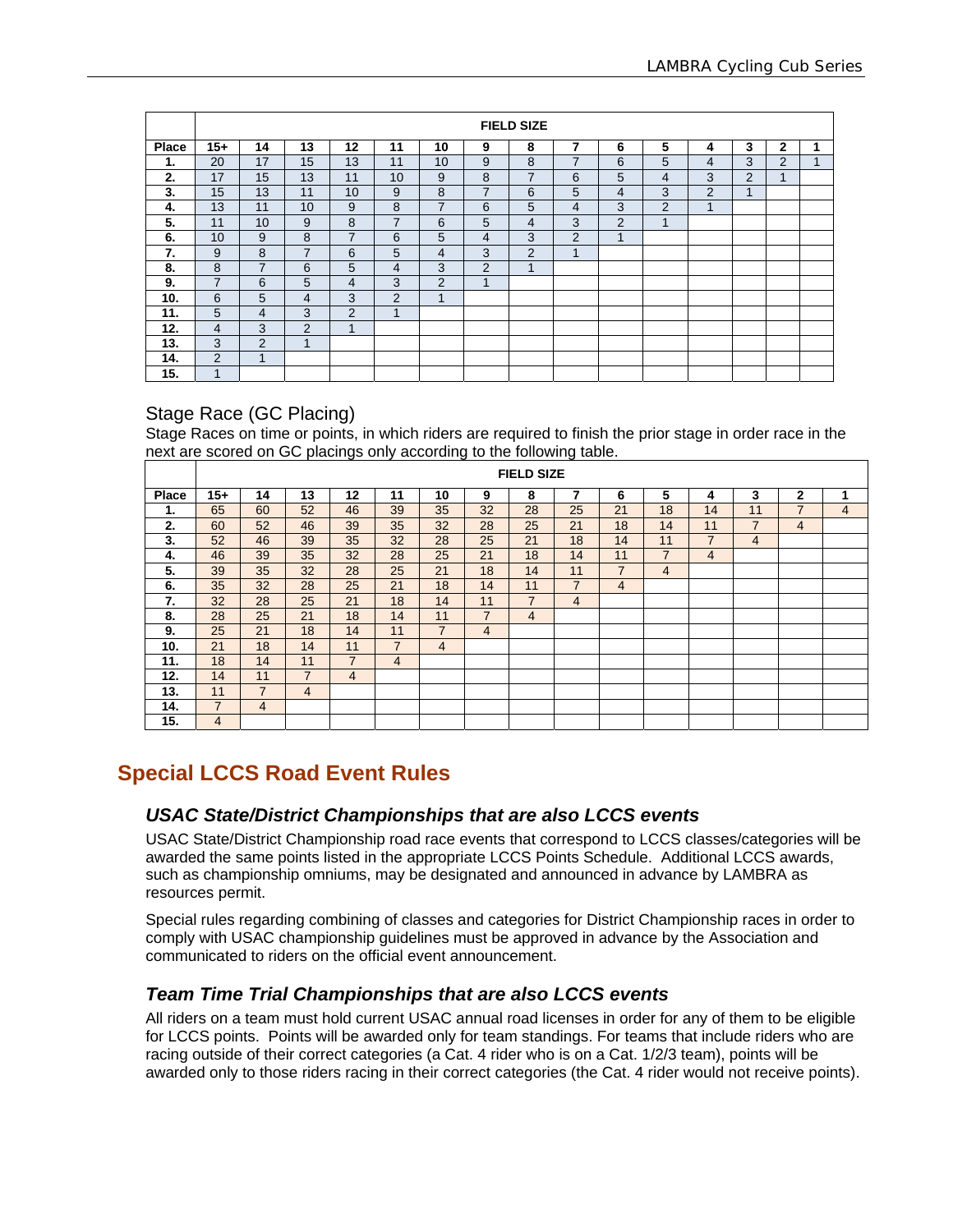# *Track Championships: Rules and Regulations*

## **LAMBRA - USAC District Track Championships**

The USAC/LAMBRA Track Championships should be held over a one or two-day period with provisions for rescheduling in the event of rain. The event promoter must offer at least the required classes, categories, and races listed below.

## **Track Championship Classes and Categories**

In addition to USAC medals for individual race winners, LAMBRA will provide championship awards based on the Omnium results from the LAMBRA Track Championship event for each required class/category listed below. Omnium points may be scored in individual events only. In order to qualify for LAMBRA track championship jersey / trophy, each omnium division must have at least the minimum number of starters indicated in below. In order to qualify for LCCS championship jersey / trophy, each race must have at least three starters.

| <b>Required Classes and Categories</b> | <b>LAMBRA Track Omnium Awards</b> |
|----------------------------------------|-----------------------------------|
| Category 1,2,3*                        | Championship Jersey               |
| Category 4                             | Championship Jersey               |
| Category 5                             | Award                             |
| Masters 45+                            | Championship Jersey               |
| Women                                  | Championship Jersey               |
| Juniors                                | Championship Jersey               |

\* (Cat. 1,2 and Cat. 3 to be run together but scored separately for championship omnium points)

## **Track Championship Required Races**

1k Time Trial (Men) 500m Time Trial (Women) Points Race 200m Time Trial Scratch Race Matched Sprints *Promoters may include additional individual race in the championship omnium.* 

### **Combining of Track Championship Required Classes and Categories**

Required Classes and Categories are to race separately, provided their field minimums are met. For individual events, required classes/categories that do not meet the minimum field sizes may be combined with the next more advanced class/category according to the following hierarchy: Cat. 1,2,3; Cat. 4; Cat. 5; Master 45+; Women; Junior. When required classes and categories are combined, they are to be scored separately. In team based races such as Team Pursuit, 1k Team Sprint, etc., where the team's members are composed of differing classes/categories, teams compete in the category/class corresponding to the highest category/class represented on the team. Team events are not included in the track championship omnium scoring, but are included as championship medal races.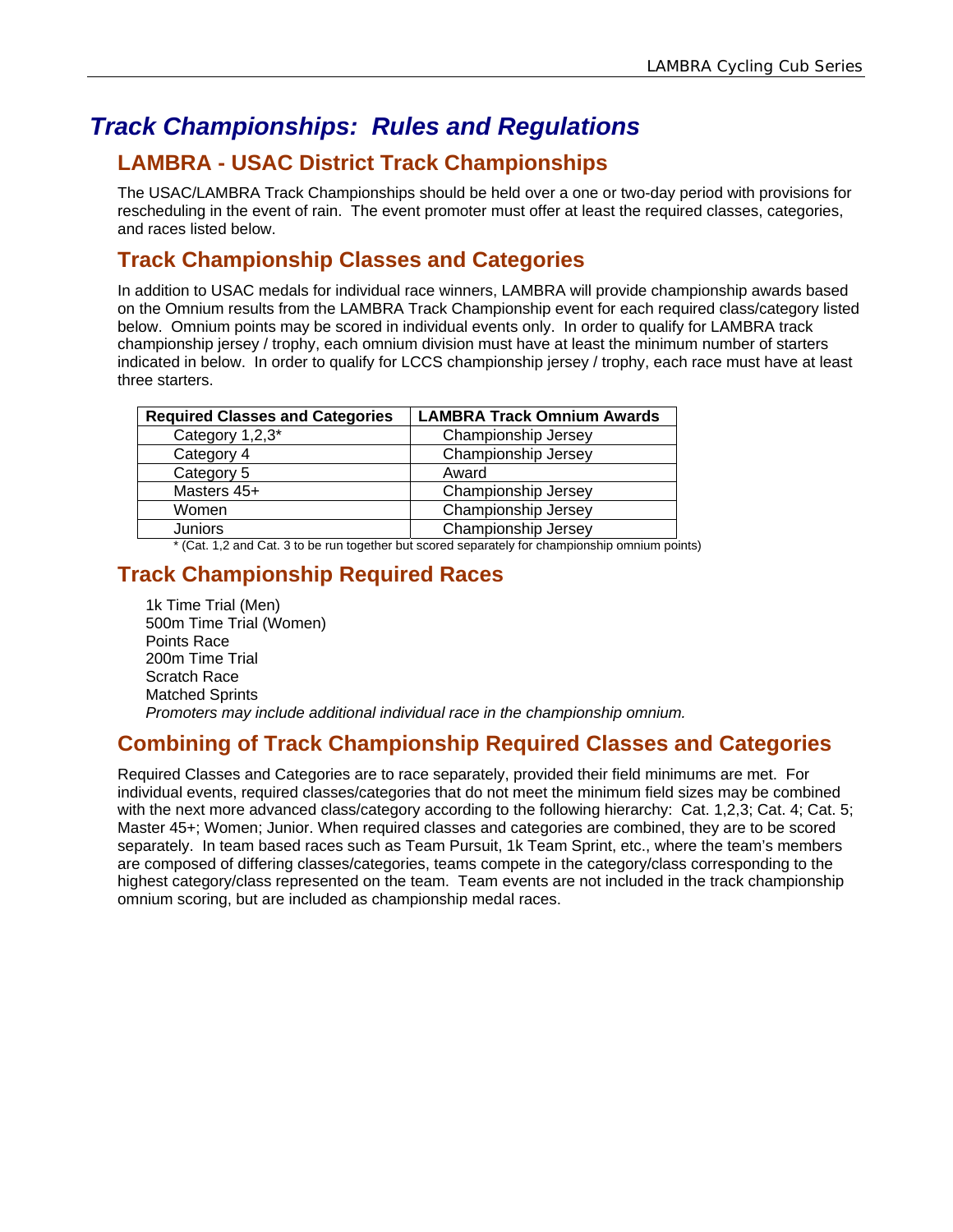# *Cyclocross Championships: Rules and Regulations*

### **General**

The LAMBRA Cyclocross championship event rules and regulations are designed to encourage cyclocross event promotion and participation.

## **Cyclocross Required Classes and Categories**

In addition to USAC medals for individual race winners, LAMBRA will provide championship awards as listed below. In order to qualify for LCCS championship jersey / trophy, each race must have at least three starters.

| <b>Required Classes and</b><br><b>Categories</b> | <b>LAMBRA Omnium Awards</b> |
|--------------------------------------------------|-----------------------------|
| CX Category 1,2,3                                | Championship Jersey         |
| CX Category 4                                    | Championship Jersey         |
| CX Masters 35+                                   | Award                       |
| CX Women                                         | Award                       |
| <b>CX Juniors</b>                                | Award                       |

\* (Cat. 1,2 and Cat. 3 to be run together but scored separately)

### **Combining of Cyclocross Championship Required Classes and Categories**

Required Classes and Categories are to race separately, provided their field minimums are met. For individual events, required classes/categories that do not meet the minimum field sizes may be combined with the next more advanced class/category according to the following hierarchy: Cat. 1,2,3; Cat. 4; Master 35+; Women; Junior. When required classes and categories are combined, they are to be scored separately.